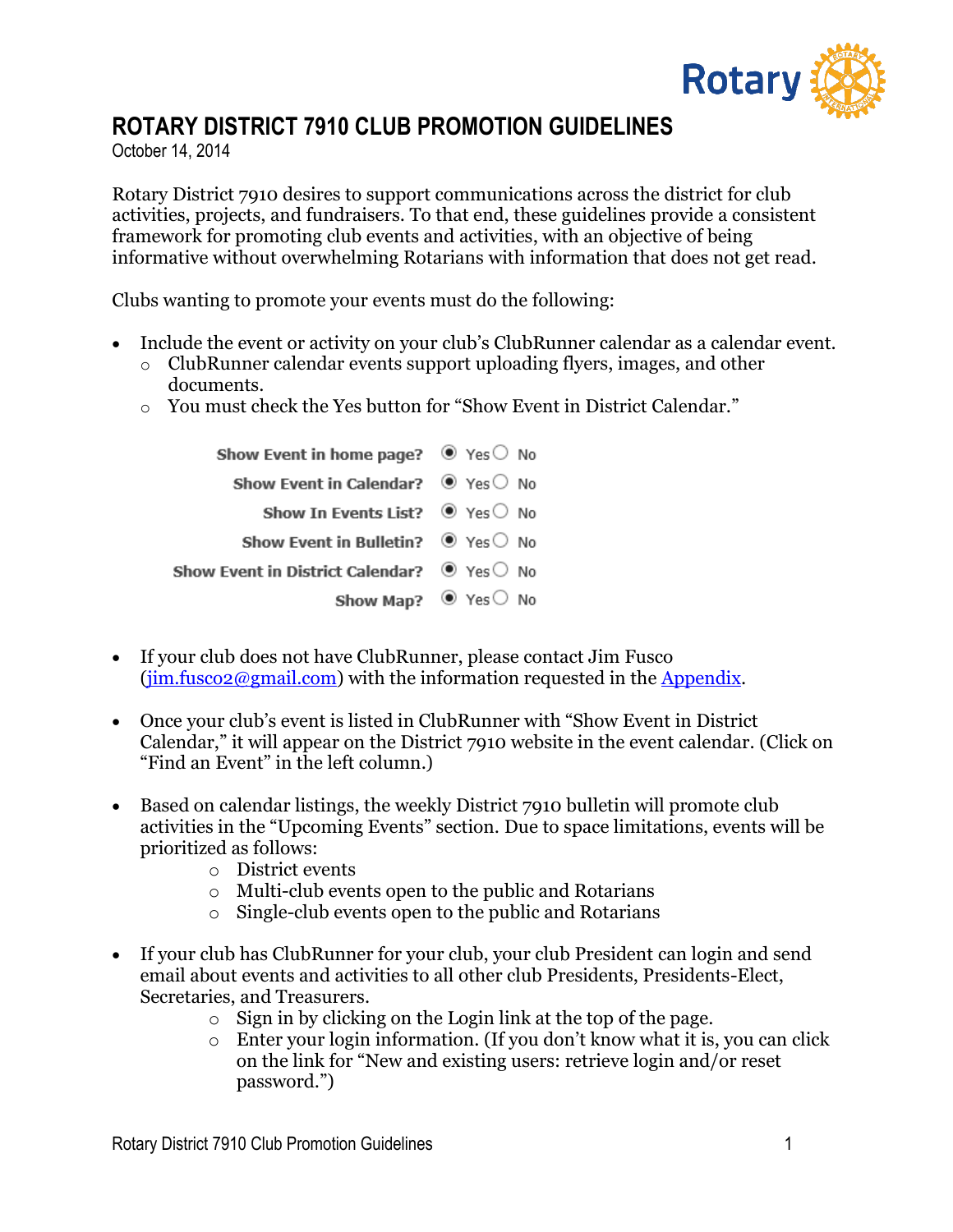| Enter your login information below:                             |
|-----------------------------------------------------------------|
| Login Name                                                      |
|                                                                 |
| Password                                                        |
|                                                                 |
| New and existing users: retrieve login and/or<br>reset password |
| $\Box$ Keep me logged in                                        |
| Login                                                           |
|                                                                 |

- o Click on the Communication tab.
- o Click on Email Service.
- o Click on Compose New Message.
- o From the left column, select the Distribution list of the Rotarian officers whom you want to contact.

Step 1: Select the recipients of this message by clicking on the group name to expand, then select from the list of people.

| conc.                          |  |
|--------------------------------|--|
| 日 起 Select Distribution Lists  |  |
| - Active & Honorary Members    |  |
| $\vdash \Box$ Inactive Members |  |
| <b>□ ○ Club Presidents</b>     |  |
| <b>D</b> Presidents Elect      |  |
| □ Club Secretaries             |  |
| <b>E</b> Club Treasurers       |  |
|                                |  |

- o Compose your email message in the right column, then click on Send.
- If you do not have ClubRunner for your club, please contact Jim Fusco [\(jim.fusco2@gmail.com\)](mailto:jim.fusco2@gmail.com) to login to the District 7910 website.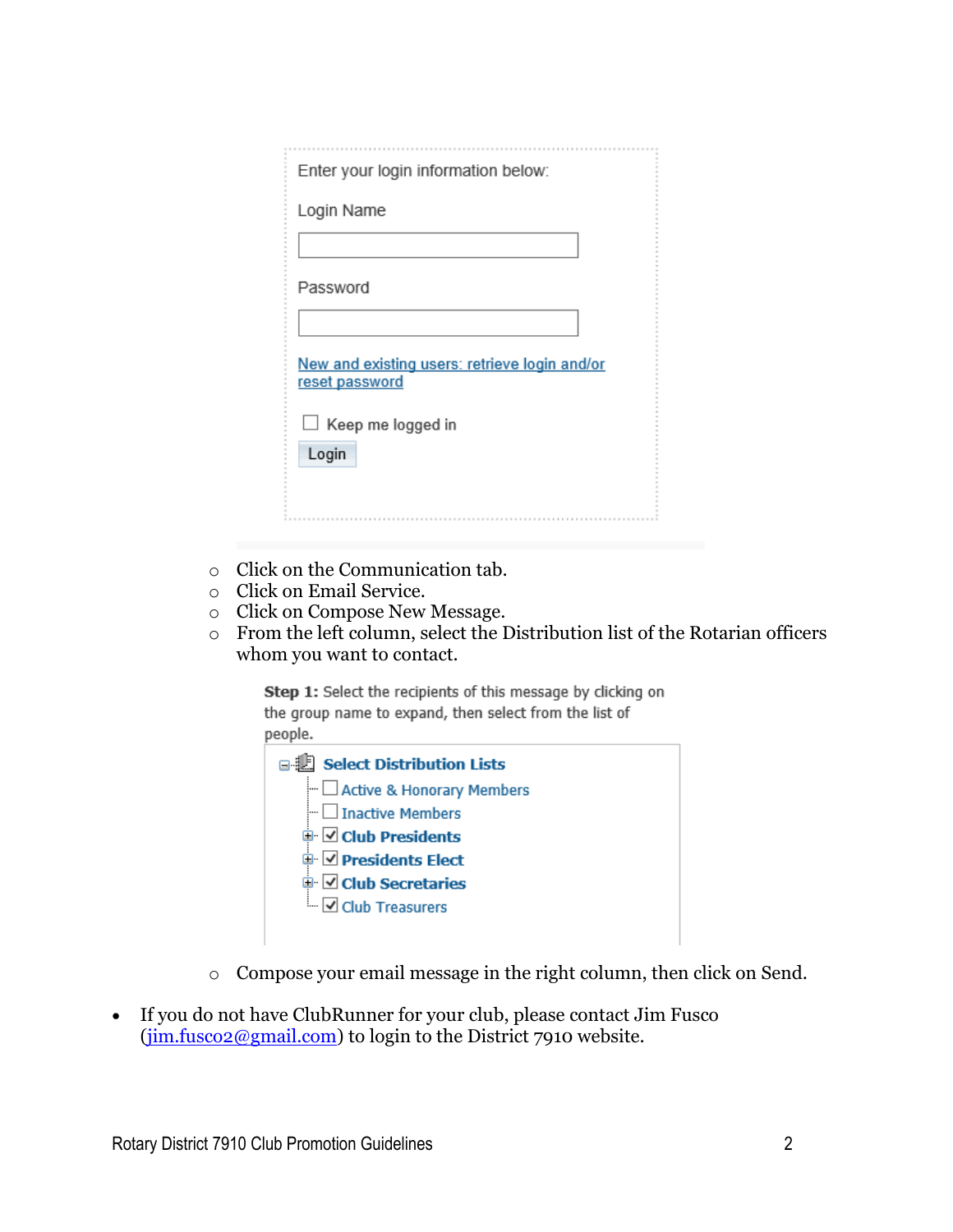You can also post information about your event, including photos, on the District Facebook page, [https://www.facebook.com/RotaryDistrict7910.](https://www.facebook.com/RotaryDistrict7910) To have it display in the main part of the Facebook page, contact Ron Goodenow [\(ron.goodenow@gmail.com\)](mailto:ron.goodenow@gmail.com).

### **Branding Rotary When Promoting Your Event**

When promoting your event, please keep in mind that Rotary International recently embarked on a multiyear initiative of unprecedented scale to strengthen our image. All clubs need to do your part in protecting and promoting the Rotary "brand," which includes proper and consistent use of the Rotary logo, fonts, colors, and imagery. An entire manual is devoted to the subject. Every PR Chair should download a copy of [this manual](https://www.rotary.org/myrotary/en/document/851) (you need to login with your Rotary International account) and follow Rotary's guidelines for proper use of colors, fonts, and logos on all promotional materials that you produce. (Here's a [quick-start summary](http://rotary7910.org/Documents/en-ca/6673b3e9-baca-415e-aea1-61687a7f74ae/1) of the basics.)

Learn more from the [Public Relations](http://rotary7910.org/sitepage/public-relations/public-relations-overview/) section of the District 7910 website, or visit [www.rotary.org/brandcenter.](http://www.rotary.org/brandcenter)

#### **Questions About These Guidelines?**

Contact Jim Fusco [\(jim.fusco2@gmail.com\)](mailto:jim.fusco2@gmail.com).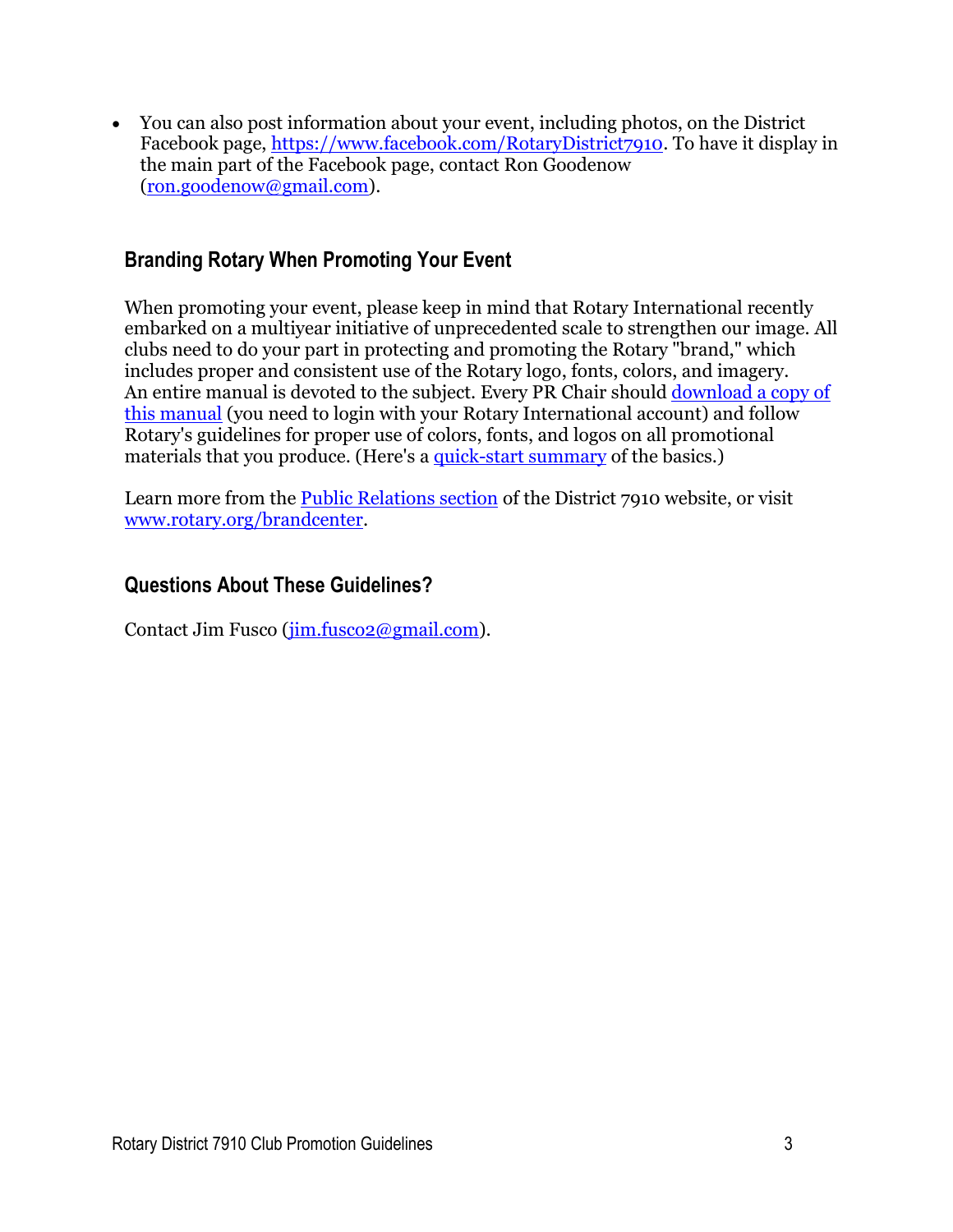| <b>Section</b>   | Heading                        | Content                                                                                                                                                                                                                                                                                                                                                                                                                     | <b>Web Contact/Editor</b>                                                                       |
|------------------|--------------------------------|-----------------------------------------------------------------------------------------------------------------------------------------------------------------------------------------------------------------------------------------------------------------------------------------------------------------------------------------------------------------------------------------------------------------------------|-------------------------------------------------------------------------------------------------|
| Left rail        | <b>District Alerts</b>         | Event title,<br>Date(s),                                                                                                                                                                                                                                                                                                                                                                                                    | Jim Fusco                                                                                       |
|                  |                                | Contact person with email                                                                                                                                                                                                                                                                                                                                                                                                   |                                                                                                 |
| Center<br>column | <b>District News</b>           | 5-7 brief "paperclip" articles:<br>Informational, descriptive stories<br>• Submitters must provide:<br>- Brief description: 250 characters<br>max (with spaces)<br>- Image (thumbnail)<br>- Full story, which will be made<br>available through a Read more link<br>• Prioritized topics:<br>1. District activities<br>2. RI activities that apply to the district<br>3. Multi-club activities<br>4. Single club activities | Jim Fusco with<br>consultation from<br>District web team,<br>Steve D'Agostino as<br>copy editor |
| Club events      | rotary7910.org/events/calendar | • Use Events 2.0 from your club's                                                                                                                                                                                                                                                                                                                                                                                           | Contact Jim Fusco if                                                                            |
|                  |                                | ClubRunner site.<br>• Enter the requested information.<br>• Click "Yes" to show the event on your<br>club's home page.<br>• Click "Yes" to show the event in the<br>district calendar.                                                                                                                                                                                                                                      | not using<br>ClubRunner                                                                         |
| Club flyers      | rotary7910.org/events/calendar | Include as an attachment to your<br>calendar event listing.                                                                                                                                                                                                                                                                                                                                                                 |                                                                                                 |

# **Summary of Promotional Activities on the District 7910 Website**